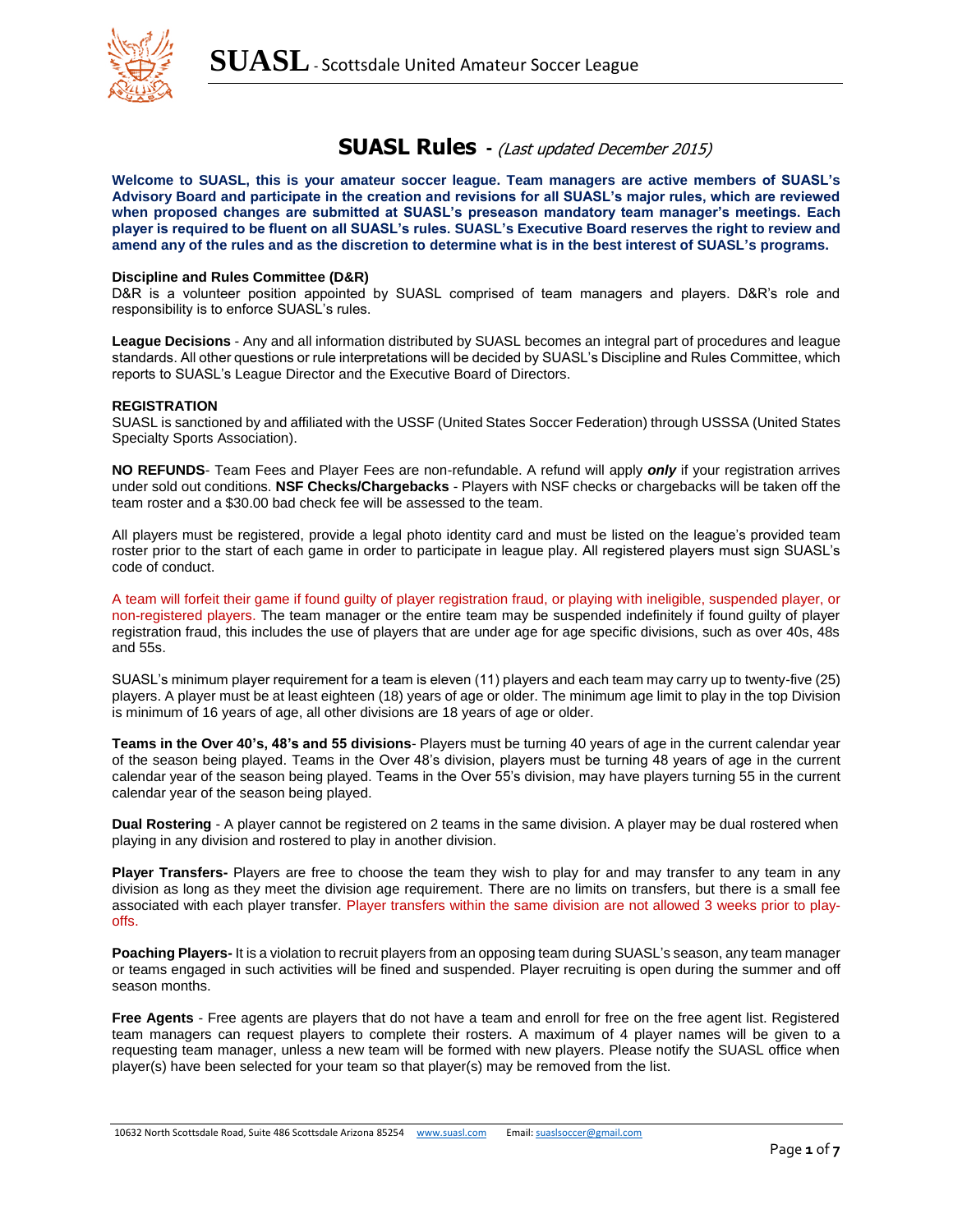

**Team\Player\Eligibility** - Historical disciplinary and player suspension records with SUASL or other USSF affiliated and non-affiliated leagues will be reviewed by D&R Committee (Discipline and Rules Committee) to assess registration eligibility. The league reserves the right to deny registration due to discipline problems, dangerous, and violent conduct of a player or a team that does not meet the disciplinary standards of behavior set by SUASL, including conduct on and off the field.

**Play-offs** - All rosters will be frozen two weeks before the playoffs providing it does not exceed the maximum twentyfive (25) rostered players.

**Flight Division Relegation and Requests** - Division request are on a first come first serve basis. Champions for each division during season games and play-offs must automatically advance to the next upper division. The bottom teams in each division must be dropped to the lower division, creating room for advancing teams. SUASL uses additional criteria based on first come first serve basis, competition level, division size, field availability and any other logistic matters in deciding team division allocation. Teams wanting to enter the top Premier division must try out to qualify for the division. Division requests will be assessed based on competitive record, priority request given to existing league teams. New teams must be placed in their competitive brackets if a spot is not available in the requested division. SUASL schedules and division allocations are final and cannot be changed.

**Schedule Requests** – All league games are played on Sundays from 8:00 AM to 8:00 PM. SUASL may schedule games on different dates if field availability is limited. Schedule requests are for teams who have justification and needs such as tournaments, working schedules, etc. SUASL usually is able to accommodate most schedule requests as long as they are submitted prior to the deadline, usually one day after the manager's meeting. Teams may submit a schedule request via email to [suaslsoccer@gmail.com.](mailto:suaslsoccer@gmail.com) Schedule requests will NOT be considered by teams that do not attend the Mandatory Team Manager's Meeting.

Once the schedules are posted there are no changes allowed. SUASL's computer generated schedules assign play times for morning and some afternoon games. The software system has limited flexibility in automating change requests. Consequently, changes have to be done by hand, and it is time consuming and complicated, therefore SUASL discourages unnecessary requests and will not guarantee or promise any specific timeslots to any team with no proven justification. Only the team manager may submit a schedule request via email, providing the necessary justification for schedule request. No schedule changes are allowed once schedules are established and posted online. Schedule requests are NOT considered for the playoff schedule.

**Schedules/Cancellations** - SUASL games are played on Sundays and sometimes on weekend days, and if necessary may be played during other days as per field availability. Teams need to be aware that a forfeit will apply if teams do not show up to play on a scheduled game. Only the league can make schedule changes and will do so with justification affecting field logistics.

**SUASL Hot Line** - Unscheduled game cancellations due to weather or other reasons will have messages placed on voicemail on S.U.A.S.L. Soccer Line at (480) 391-3477 starting at 6:00 AM Sunday mornings. Please check the hot line prior to your scheduled game, right before you travel to the soccer field. The field Marshal, a league official, or the Referee may decide whether to play a game based on weather conditions or other reasons.

**Make-up Games** - Only the league Director can reschedule games and usually is only done due to rainout days.

**Cancelation due to shortage of players**: If a team knowingly realizes that it will not have enough players three (3) days prior to the game, it must give notification to the SUASL office at least three (3) days prior to game day. (Officials, League, and other team need to be notified.) If the team fails to notify SUASL via email, fees associated with cancellation of games without sufficient notice will be the responsibility of the team canceling the game. This rule does not apply to teams who show up short of players.

**Chaparral East Field Restrictions** – Be a good neighbor and respect the residents and people that live in the area of the park. If the ball goes into a residence's yard with a high wall, DO NOT CLIMB ON THE HIGH WALL; please knock on the door to retrieve the ball. The homeowner doesn't mind retrieving the ball for you. Also do not sit on house walls at Chaparral East Field.

**Alcohol Restrictions** – With a city issued permit SUASL players may enjoy beer after their games as long as their behavior is in line with SUASL's rules and code of conduct. Players must be free of drugs or alcohol to participate in league play and face suspension or expulsion for drinking, prior or during their game. The city of Scottsdale has rules regarding alcohol beverages at the parks, please be aware that beer is the only alcoholic beverage allowed in

10632 North Scottsdale Road, Suite 486 Scottsdale Arizona 85254 [www.suasl.com](http://www.suasl.com/) Email[: suaslsoccer@gmail.com](mailto:suaslsoccer@gmail.com)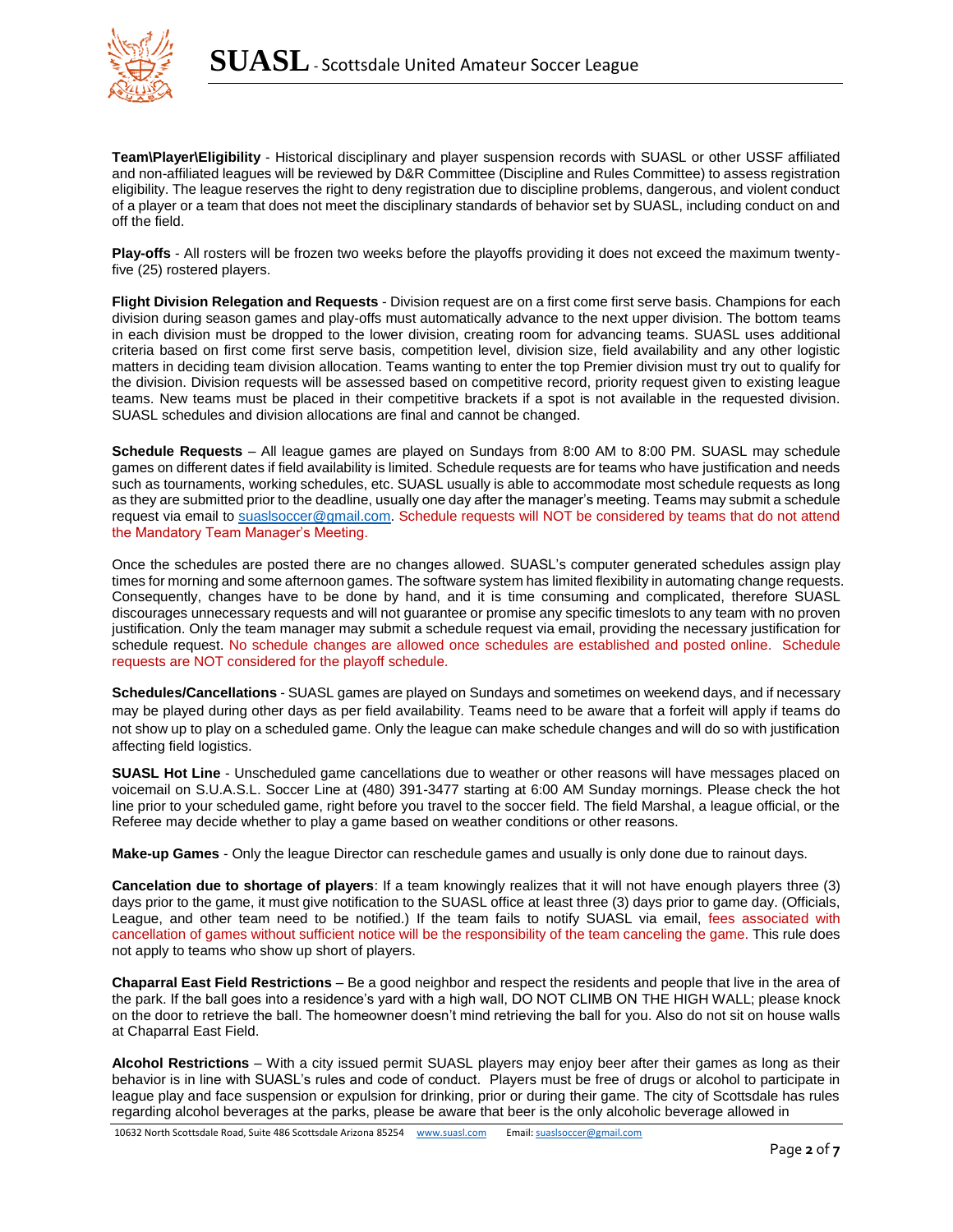

designated city parks, and if your team is going to consume beer, a beer permit must be purchased from the City of Scottsdale Parks and Rec. offices. Beer and any kind of alcohol is NOT allowed at Copper Ridge and McDowell Mountain Back fields, both of these fields are school properties. NO Glass bottles are allowed at any of the parks and soccer fields.

**Mandatory Team Manager's Meeting** - All teams must be represented at each season's mandatory meeting by a team manager/representative. Failure to do so will disqualify registration entry unless approved by the league commissioner and a disclaimer is signed by manager/representative. Mandatory meetings provide information on due process, registrations, red cards, appeals, new procedures, issues discussed and voted upon, etc. and are the team representative's responsibility to inform each player on their team. Failure to adequately inform the team will result in the replacement of the team manager and possible team disqualification. Schedule requests will NOT be considered by teams that do not attend the Mandatory Team Manager's Meeting.

**RULE OF PLAY -** All games will be governed by the FIFA laws of soccer, with the following exception:

- **a)** There will be an unlimited number of substitutions allowed during a game during any stoppage of play.
- **b)** Substitutes will only be allowed to enter the field of play with permission of the Referee during game stoppages.

Games will start on time when at least seven (7) players are on the field. When a team is short on players, there will be a fifteen- minute grace period for the start of games; the game length will be shortened accordingly. A game will be forfeited if a manager cannot field at least seven (7) players after the grace period has expired. Any team that forfeits two (2) or more games in one season due to lack of players, may be excluded with no registration refunds, and may be required to pay a security deposit prior to registering the following season. A team quitting at halftime will receive a forfeit and the score will stand at a minimum of 3-0. In the case of a higher score against the forfeiting team, the higher score will prevail.

**Uniforms** – All teams must have a good set of matching uniforms and an alternate jersey in case of color conflict. At the beginning of the season there will be a one (1) week grace period for all players to be in the same color shorts, socks, and jerseys with numbers on them. It will be the responsibility of the home team to change jerseys if a conflict in color exists.

**Stoppage of game due to team behavior** - When stoppage is due to a team's bad behavior and dangerous conduct the game is forfeited by the team causing the problem and an additional point will be deducted for violent behavior. Additional sanctions may be assessed by the D&R Committee based on the specific circumstances.

**Complete Game** - Any season game that has been played 45 minutes or more will be considered a full game despite the score at the time of stoppage.

## **Bracket points are calculated as follows:**

 $Win = 3 points$  $Tie = 1$  point  $Loss = 0$  points Forfeits = 3-0 against the forfeiting team, and 3 point for the other team.

# **Tie Breakers will be decided with the following:**

1-Points 2-Goal differential 3-Goals for 4-Head to head competition

**Post Season Play (For Quarterfinal, Semifinal, and Championship Final Games Only)** - If a game is tied at the end of regulation play, FIFA "Kicks from the Penalty Mark" rules will apply in order to determine the winner.

**Injuries** - Please call 911 or emergency support as soon as possible on any injuries that require medical assistance. SUASL has NO insurance through USSF. Each player assumes all risks.

**League Decisions** - Any and all information distributed by SUASL becomes an integral part of procedures and league standards. All other questions or rule interpretations will be decided by SUASL's Discipline and Rules Committee, which reports to SUASL's League Director and the Executive Board of Directors. In the event of a tie on any vote, the league Director will have the deciding vote. The league's administrative office shall use the Referee's report and official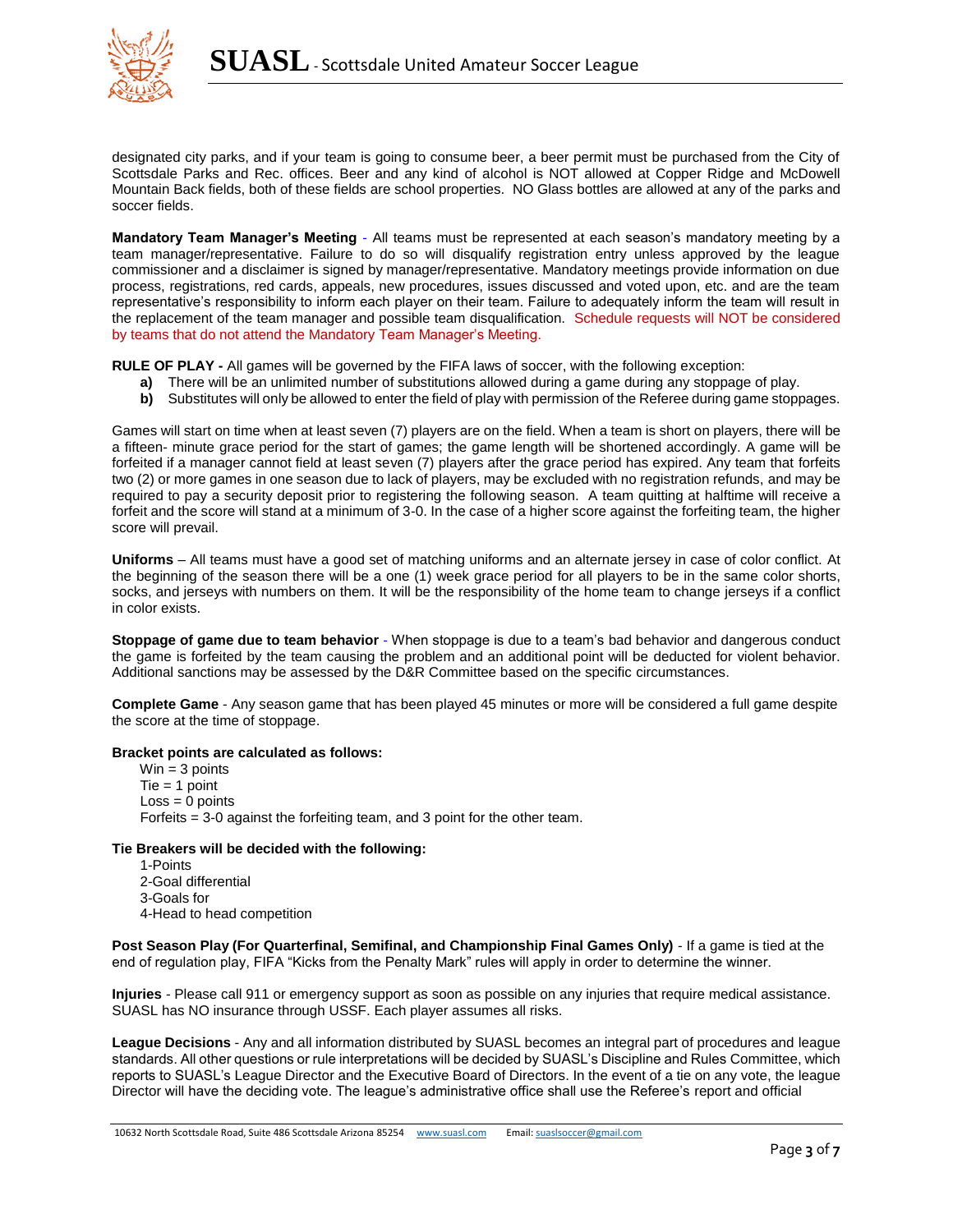

complaints filed to impose the minimum standard suspension based on SUASL's Standard Suspension Schedule, herein included as Exhibit A.

# **DISCIPLINE AND RULES**

SUASL's Codes of Conduct must be reviewed and signed by each player and team managers to be eligible to play and lead the team. All players registering online are required to accept the registration terms including the code of conduct. The team's conduct and behavior is a reflection of the team manager's leadership therefore; the team captain/manager is responsible for the conduct of the team. If a manager is found negligent in leading the team according to the manager's code of conduct and league's rules, the manager will be removed from the leadership of the team, and a new manager must be assigned or elected by the team to allow the team to remain in the league. The entire team may be expelled from the league if the first measure does not work and additional problems occur under the new leadership.

**Spreading False Information:** Any player or team spreading false information about SUASL with intent to disrupt the program will be expelled from the league.

**Distribution of Promotions –** It is prohibited the distribution of any type of promotion materials at SUASL's venues without prior consent from the league.

**Notification of Red Cards:** Red Cards are posted on the website [www.suasl.com](http://www.suasl.com/) under SUASL Bad Boys. It is the responsibility of the player(s) and team(s) to check the SUASL website for Red Card suspension (SUASL Bad Boys) to find out about fines and game(s) suspension(s) for red card(s). The fine and game suspension report will be attached to the roster the following Sunday. All fines need to be paid on-line by Wednesday before the game weekend. Any fines not paid on time will preclude player from playing in upcoming game. Appeals apply only to the suspension (number of games); no appeals are allowed for game outcome or Referee decisions.

**Sidelines:** All players, coaches and fans will stand or sit at least four (4) yards away from the sideline. This allows the linesman easier access down the line to do his job without interference and allows the players more room while taking throw-ins. Teams that do not comply may be penalized, or the referee or league official may halt the game. Team captains/managers are responsible for sideline behavior. Under no circumstances shall any spectators enter the soccer field during the game.

Players, substitutes, substituted players, or team managers on the sidelines may only enter the field with permission from the referee. During a violent conduct/fight situation (see below) on the field, anyone stepping on the field without the referee's permission will be Sent-Off or Dismissed from the game, and possibly expelled from the league. Under some circumstances, and for safety purposes, further action may be required for any individual whose conduct threatens others.

**Cautionable Offenses (Yellow Cards):** - Same as FIFA Laws with the following exceptions:

- 1. A player receiving a caution during the game may be substituted by the team manager with the Referee's permission.
- 2. Slide tackling is NOT allowed in the Over 40s, Over 48's, and Over 55's Divisions. A Direct Free Kick shall be awarded or Penalty Kick if in the penalty area. Slide tackling infraction is when a player tackles an opponent that has ball possession. The referee's decision is final. Sliding on a loose ball is not an infraction.
- 3. Any player with four (4) Cautions (yellow cards) during a season will be treated like a Send-Off (red card) and shall receive one (1) game suspension and a \$25.00 fine. The fine must be paid to the league in order for the player to return to team play. Additional cautions may result in probation, suspension or expulsion. Any player with two Send-Offs in a season must pay a \$50.00 fine and may be expelled from the league, cases will be reviewed on an individual basis and the D&R Committee will use own judgment based on the severity of infractions.

**Send-Off Offenses (Red Cards):** - Same as FIFA Laws with the following exceptions:

1. **Hard Tackles/Collisions/Unsafe Play** - SUASL is an amateur league, therefore, the FIFA Laws applicable to Serious Foul Play in the professional ranks are enhanced in the amateur divisions to protect the safety of players, reduce injuries and promote longevity of players in the game.

10632 North Scottsdale Road, Suite 486 Scottsdale Arizona 85254 [www.suasl.com](http://www.suasl.com/) Email[: suaslsoccer@gmail.com](mailto:suaslsoccer@gmail.com)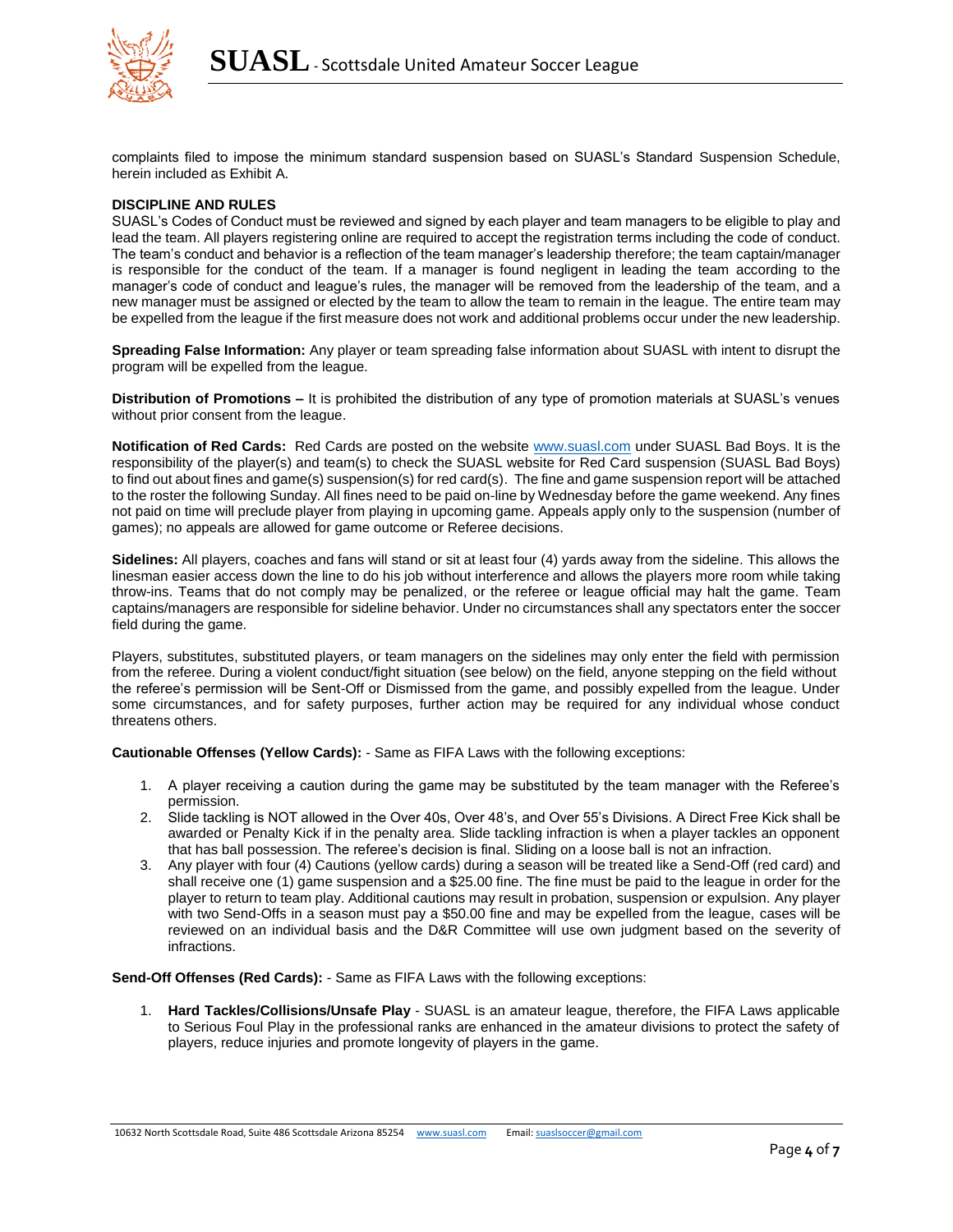

- 2. **Violent Conduct/Fighting** If a player, substitute, or substituted player is Sent-Off from the game for Violent Conduct, Fighting, or uncontrollable behavior, that individual must leave the park or the referee will suspend the game until such individual is removed from the sidelines and the park. Subsequent disciplinary actions will be undertaken by the D&R Committee. Repeat offenses most likely will carry a long suspension and possibly the loss of privileges of playing in the SUASL program. The above rule applies for assault on league officials and Referees, which include spitting, verbal abuse & threatening to harm. The league's administrative office shall apply the standard suspension based on SUASL's Standard Suspension Schedule, herein included as Exhibit A. Finally, a USSF Supplemental Referee Report on the incident may be completed and sent to the Arizona State Referee Administrator for further review and possible additional disciplinary action.
- 3. **Indecent Exposure**  Any player, substituted, or substituted player found urinating or in any indecent exposure situation in the park or public area around SUASL's venue, or found in any similar conduct will be suspended for a number of game(s) as per SUASL rules & D&R criteria.
- 4. **Suspensions and Fines-** Any player, substitute, or substituted player that is Sent-Off will be required to sit out the next game and will be issued a \$25.00 fine. The fine must be paid in order for the player to return to the team to play. Suspensions are carried over from season to season if left unpaid. The D&R committee, (Discipline and Rules Committee) will meet to review the Referee's report and decide on the fate of the player's status at that time. Any appeals must be sent by email Wednesday at 6 p.m. to: suaslsoccer@gmail.com. Appeals apply only to the suspension (number of games). No appeals are allowed for game outcome or Referee decisions.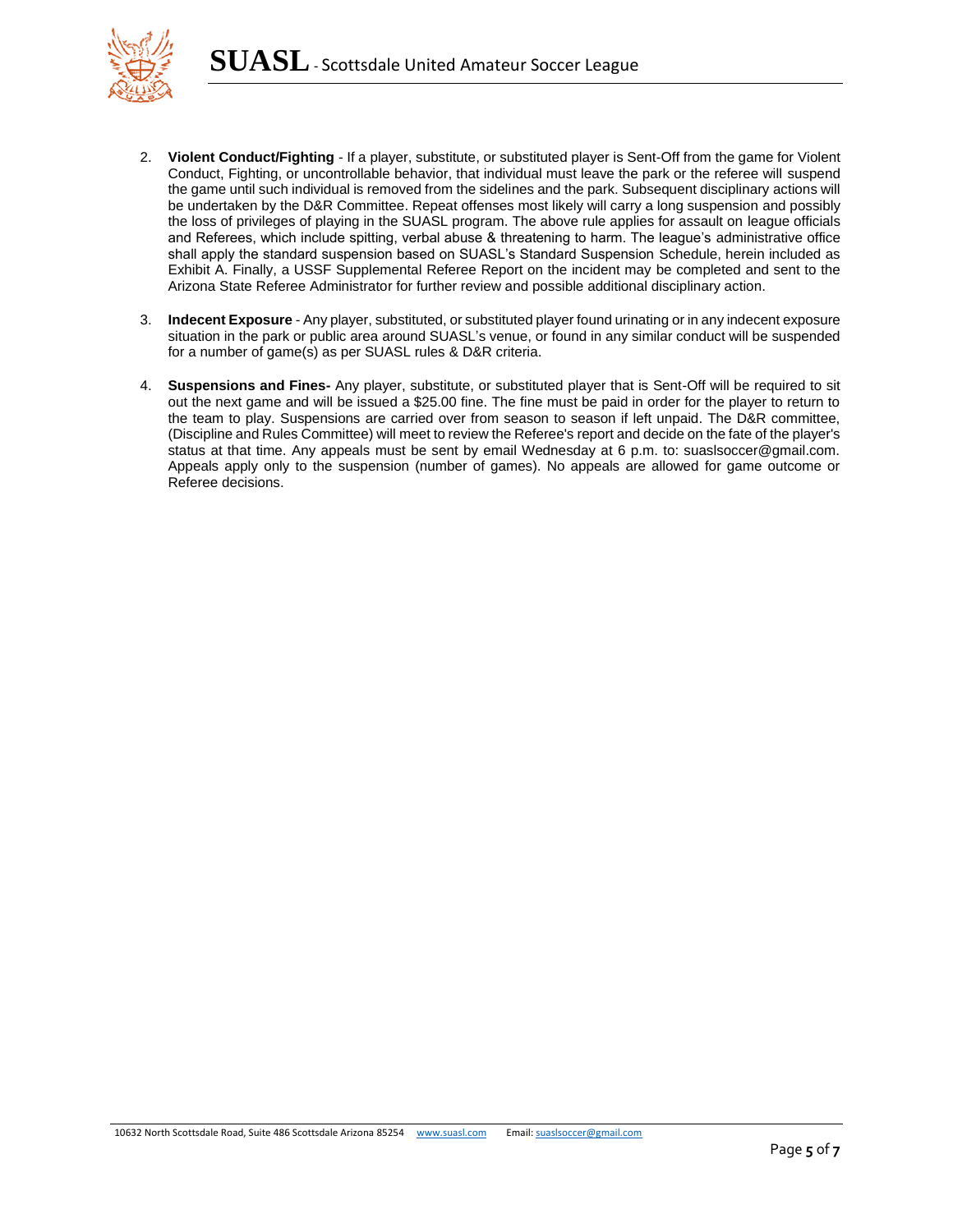

# **EXHIBIT A**

# **Minimum Standard Violations & Suspensions**

The following list documents the **minimum** disciplinary action resulting from the described behavior. Other circumstances including, but not limited to, prior disciplinary record, probationary status, severity of conduct, additional witness corroboration and disciplinary precedent will be used in determining if additional disciplinary action above and beyond the minimum will be levied.

# **RED CARDS with one (1) game Suspension:**

A player will be suspended for at least one (1) mandatory game when sent off for one of the following offenses.

- 1. Serious Foul play
- 2. Denying an obvious goal scoring opportunities
- 3. Denying an obvious goal scoring opportunity by deliberately handling the ball
- 4. Using offensive, insulting or abusive language and/or gestures
- 5. Receiving a second Caution (yellow card) in the same game

No appeals will be heard in the above cases.

### **RED CARDS - with multiple game/season suspension or expulsion:**

- 1. **Serious foul play with injury** Minimum 4 games, possibly one season or possible expulsion, depending on the severity of the circumstances.
- 2. **Violent Conduct**  All violent conduct offenses carry an automatic minimum 2 game suspension, with additional consequences pending D&R review and process –including expulsion depending on the level of aggravation.
- 3. **Spitting**: 4 games min, possibly one season or possible expulsion.
- 4. **Assault with injury** Throwing objects at an individual: 1 season min. possibly multiple seasons, or possible expulsion, depending on the severity of the circumstances.
- 5. **Assault** punching, elbowing, kicking, head butting or otherwise striking with violent intent on or off the field: 1 season min. Possibly multiple seasons or possible expulsion.
	- a. Team assault- more than one player assault on individuals or team brawl: 3 game min., possible expulsion.
	- b. Assaulting or attempting to assault an official: Banned from the league.

#### **Disorderly Conduct**

- **1.** Offensive, insulting, abusive language and insults in any language, including, but not limited to, profanity, pejoratives based on race, gender, ethnicity, sexual orientation, or religion: 2 game min.
- **2.** Refusing to leave the field: min. 2 games
- **3.** Persistent offensive behavior, threats and insulting language: minimum 2 games.
- **4.** Abuse of **SUASL OFFICIALS**, including referees, staff members or board members.
- **5.** Insulting toward a SUASL official: min. 2 games
- **6.** Threatening a SUASL official: min 3 games
- **7.** Assaulting or attempting to assault an official: Banned from the league

*A one (1) point deduction and play-off disqualification will apply to teams with more than one Violent Conduct Incident.* SUASL's rules and code of conduct exist not only on the field of play during a match, but on all league premises before, after and during games including sideline areas, parking lots, and other park facilities. If a breach of league rules and/or code of conduct take place outside of match play, SUASL's incident report can be used to initiate an investigation and discipline may result.

SUASL team's and team managers are subject to disciplinary action for breach of the rules above by spectators on their sideline.

**Spreading False Information:** Any player or team spreading false information about the SUASL with intent to disrupt the program will be expelled from the league.